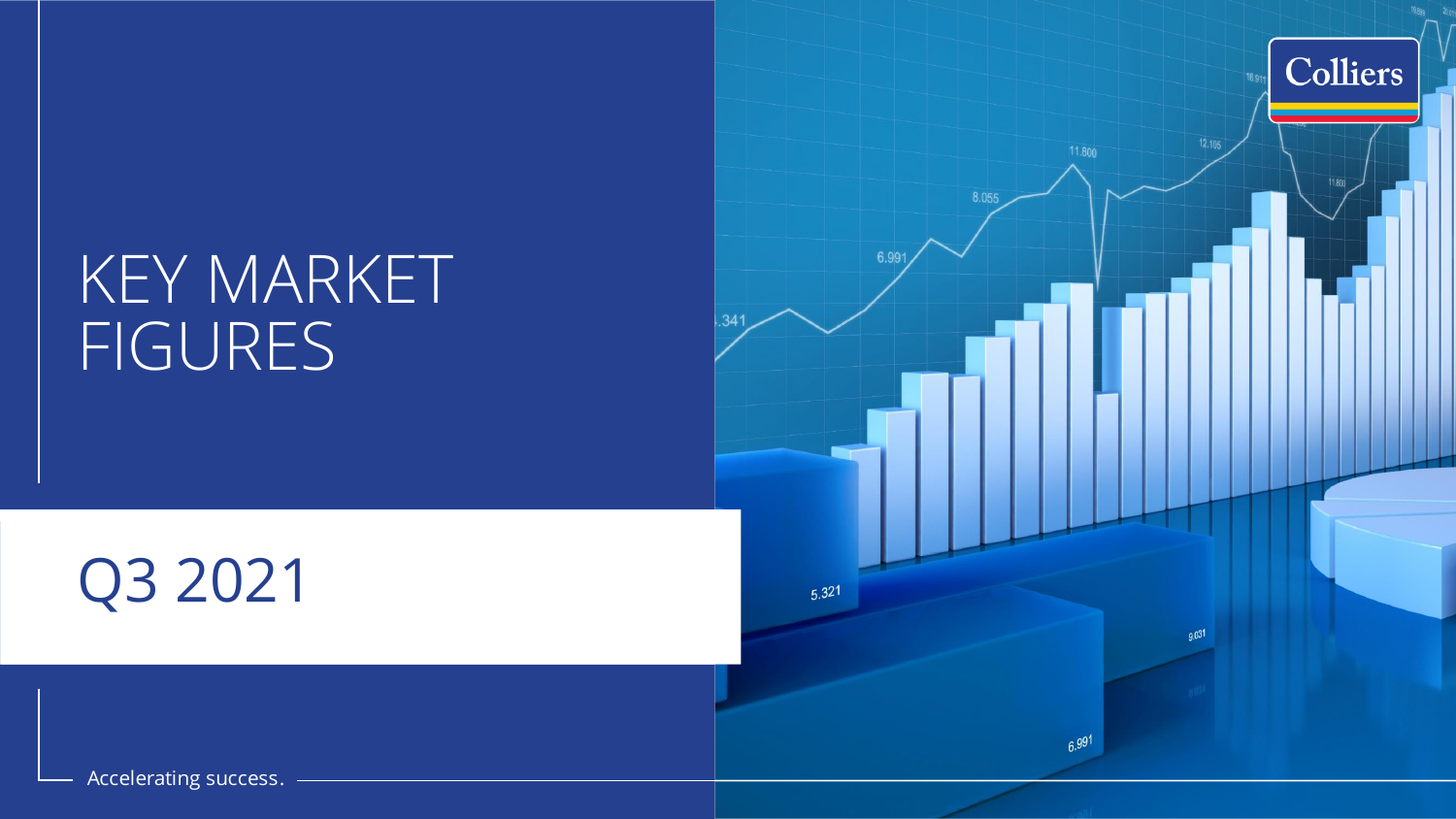# INVESTMENT



*Retail parks and logistics premises are expected to keep generating the majority of investor interest. Other segments with emerging popularity involve rented residential, such as build -to -rent and co -living projects, currently limited across the country.*



### Ignacio Gomez

Associate | Capital Markets











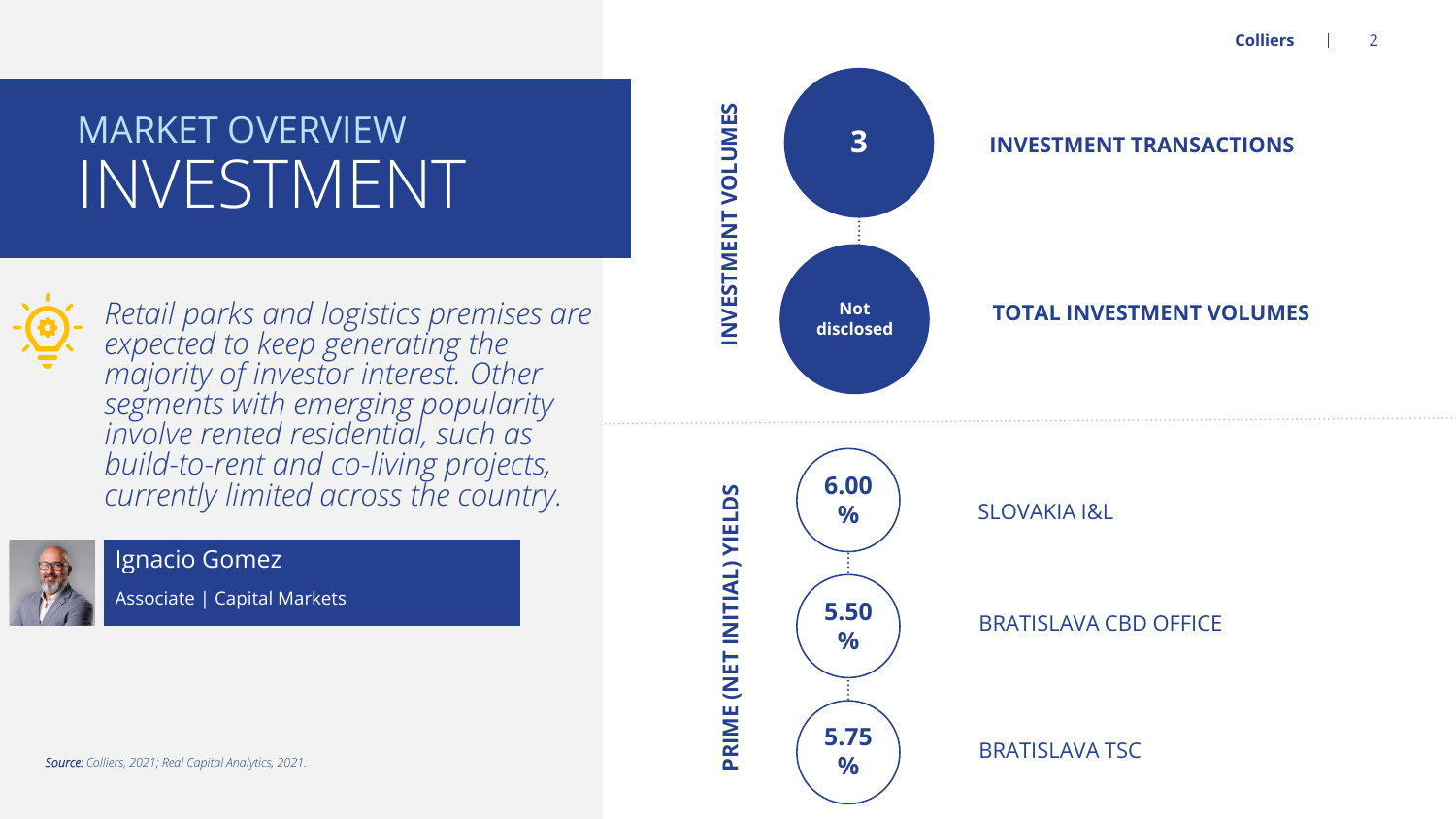|                    | <b>Stock</b><br>(sqm) | <b>Vacancy rate</b><br>(%) | <b>Average rent</b><br>(€/sqm/month) |
|--------------------|-----------------------|----------------------------|--------------------------------------|
| <b>City Centre</b> | 491,491               | 6.57%                      | €12-16                               |
| <b>CBD</b>         | 620,553               | 15.46%                     | €13-15                               |
| <b>Inner City</b>  | 286,064               | 10.21%                     | €11-13                               |
| <b>South Bank</b>  | 162,394               | 16.71%                     | €12-15                               |
| <b>Outer City</b>  | 414,939               | 13.64%                     | €9-11.5                              |



## **OFFICES** MARKET OVERVIEW

*Most of the players continue to pursue 'wait-and-see' position. Subleasing activity is seen to increase with a few players still looking for opportunities to reduce the occupied space.*

Director Occupier Services | Office Agency

Michal Hosko



*Source: Colliers, 2021; BRF, 2021.*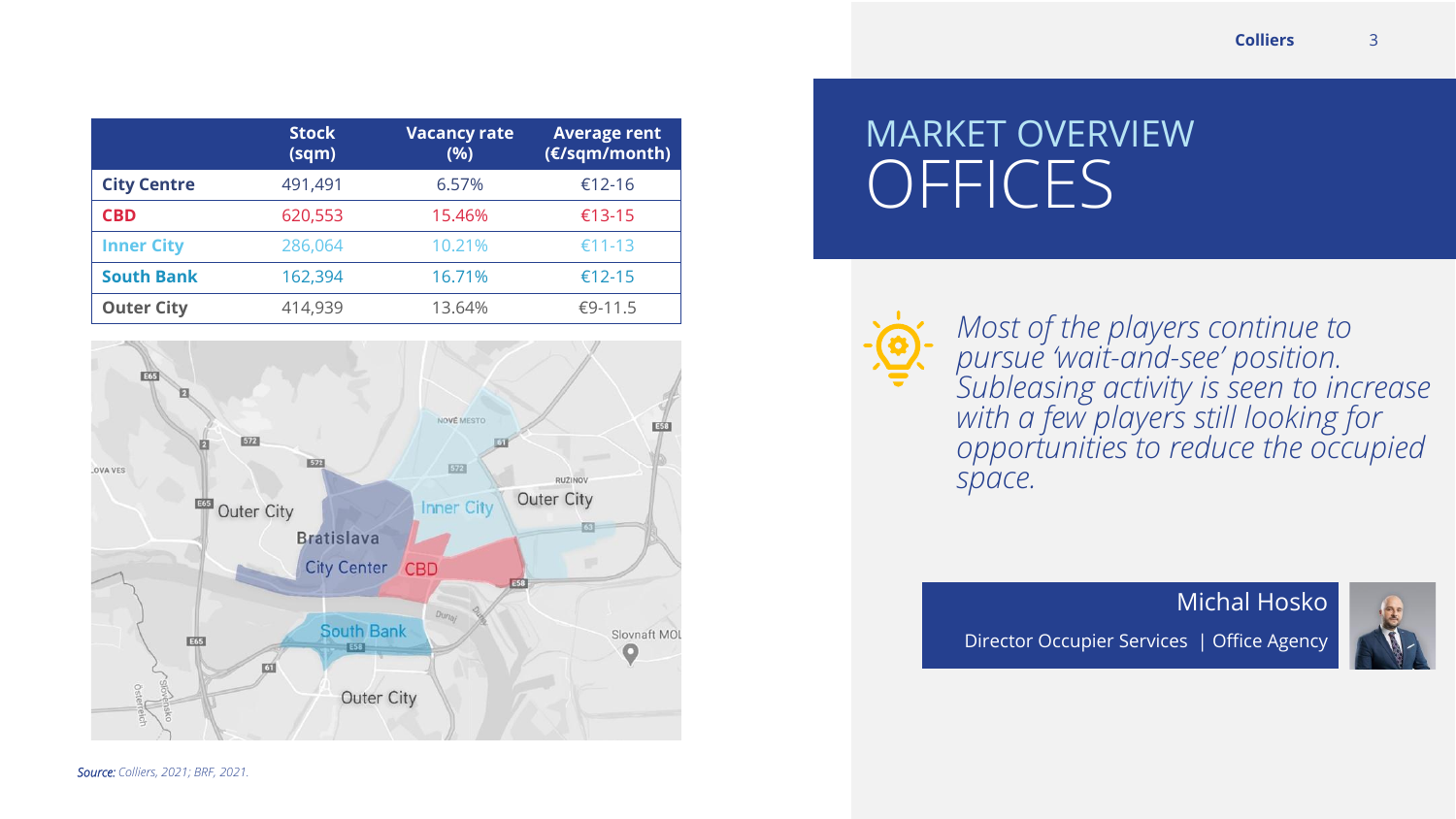

## INDUSTRIAL MARKET OVERVIEW

Taking into account very low vacancy in the neighbourhood CEE  $\,$ countries and limited I&L plots available in Bratislava, alternative locations in the Western part of the country, such as Triblavina, gain increasingly more attention form perspective investors.

> Tomas Horvath Director | Industrial Agency